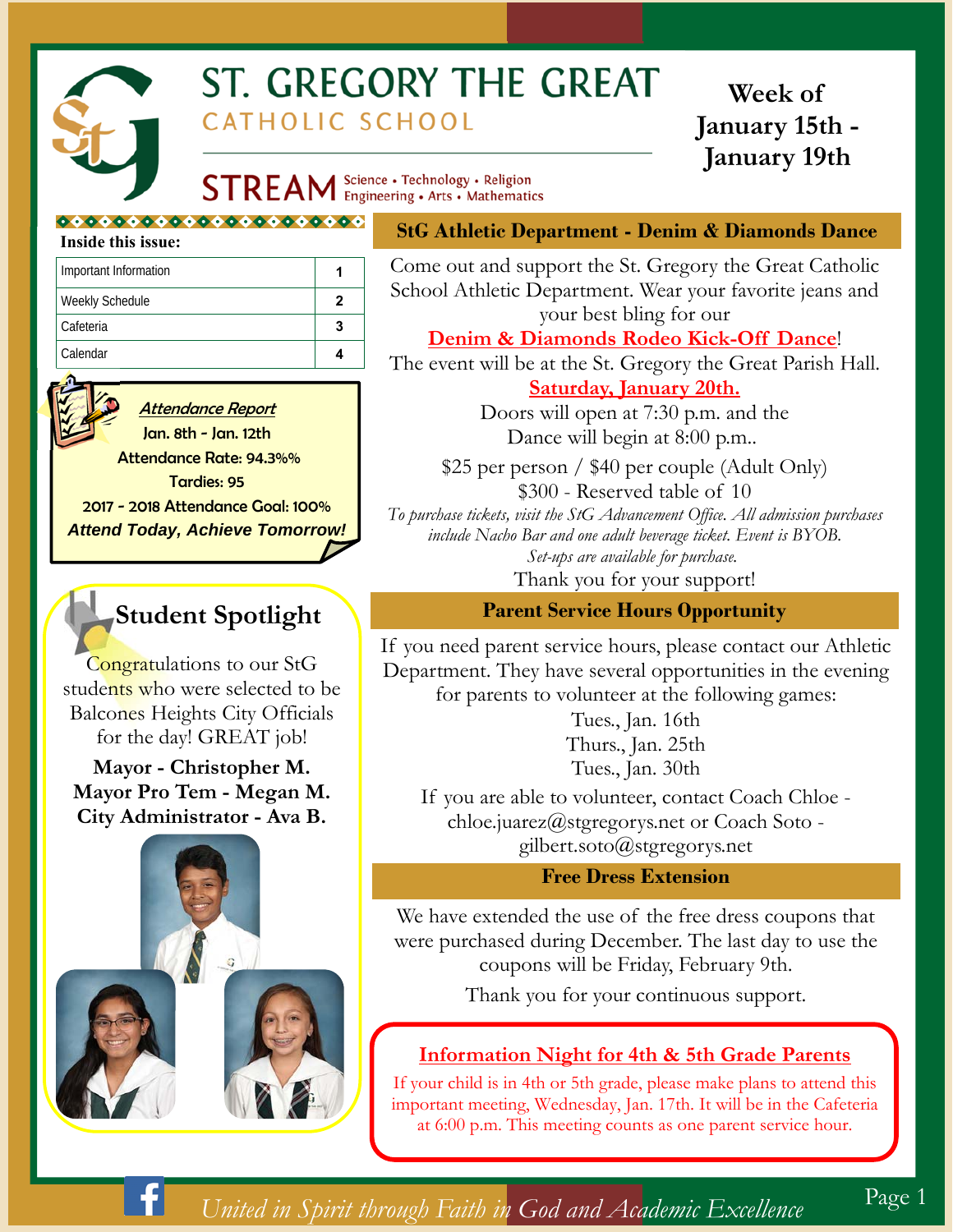# *Weekly Calendar*

| Date                                          | <b>Description of Event</b>                                                                                                                                                                                                                                                                                                                                                                                                                                                      |  |  |  |  |
|-----------------------------------------------|----------------------------------------------------------------------------------------------------------------------------------------------------------------------------------------------------------------------------------------------------------------------------------------------------------------------------------------------------------------------------------------------------------------------------------------------------------------------------------|--|--|--|--|
| <b>Sunday</b><br>01/14                        | Charger Fund Bake Sale after all morning Masses:<br>$\blacklozenge$<br>Hosted by 1st - 5th grade                                                                                                                                                                                                                                                                                                                                                                                 |  |  |  |  |
| <b>Monday</b><br>01/15                        | • Martin Luther King Holiday - No School                                                                                                                                                                                                                                                                                                                                                                                                                                         |  |  |  |  |
| <b>Tuesday</b><br>01/16<br>Wednesday<br>01/17 | Principal's Meeting in Cafeteria<br>Students will be served sack lunches - No menu change<br>Catholic Life Raffle - Free Dress Day and Brownie w/Ice Cream<br>with coupon (Coupons dated Monday, Jan. 15th)<br>Pep Rally - 2:30 p.m. in the gym<br>Basketball: StG vs. St. John Bosco<br>BG-4:30 p.m. / BB-5:30 p.m. / AG-6:30 p.m. / AB-7:30 p.m.<br>Liturgy $@$ 8:15 a.m.<br>$\blacklozenge$<br>NJHS Food Drive<br>Spelling Bee: 4th - 8th grade at 9:15 a.m. in the Cafeteria |  |  |  |  |
|                                               | 4th & 5th Grade Parent Information Night<br>at 6:00 p.m. in the Cafeteria                                                                                                                                                                                                                                                                                                                                                                                                        |  |  |  |  |
| <b>Thursday</b><br>01/18                      | Basketball: StG vs. Mt. Sacred Heart<br>$\bullet$<br>BB-4:30 p.m. / AG-5:30 p.m. / AB-6:30 p.m.                                                                                                                                                                                                                                                                                                                                                                                  |  |  |  |  |
| <b>Friday</b><br>01/19                        | PTC Morning Prayer Service 7:30 a.m.<br>Special Prayer Intentions for 5th grade                                                                                                                                                                                                                                                                                                                                                                                                  |  |  |  |  |
| <b>Saturday</b><br>12/20                      | Denim & Diamonds Rodeo Kick-Off Dance at StG (Adults Only)<br>$\bullet$<br>Hosted by the Athletic Department - Tickets for sale in the<br><b>Advancement Office</b>                                                                                                                                                                                                                                                                                                              |  |  |  |  |

### *Important 2018 - 2019 Tuition Information*

If you would like the In-Parish tuition rate for the 2018 - 2019 school year, the deadline to register with our parish and pay the required tithing (\$360) is AUGUST 1st. This rate is good for students in Kinder - 8th grade.

*United in Spirit through Faith in God and Academic Excellence* Page 2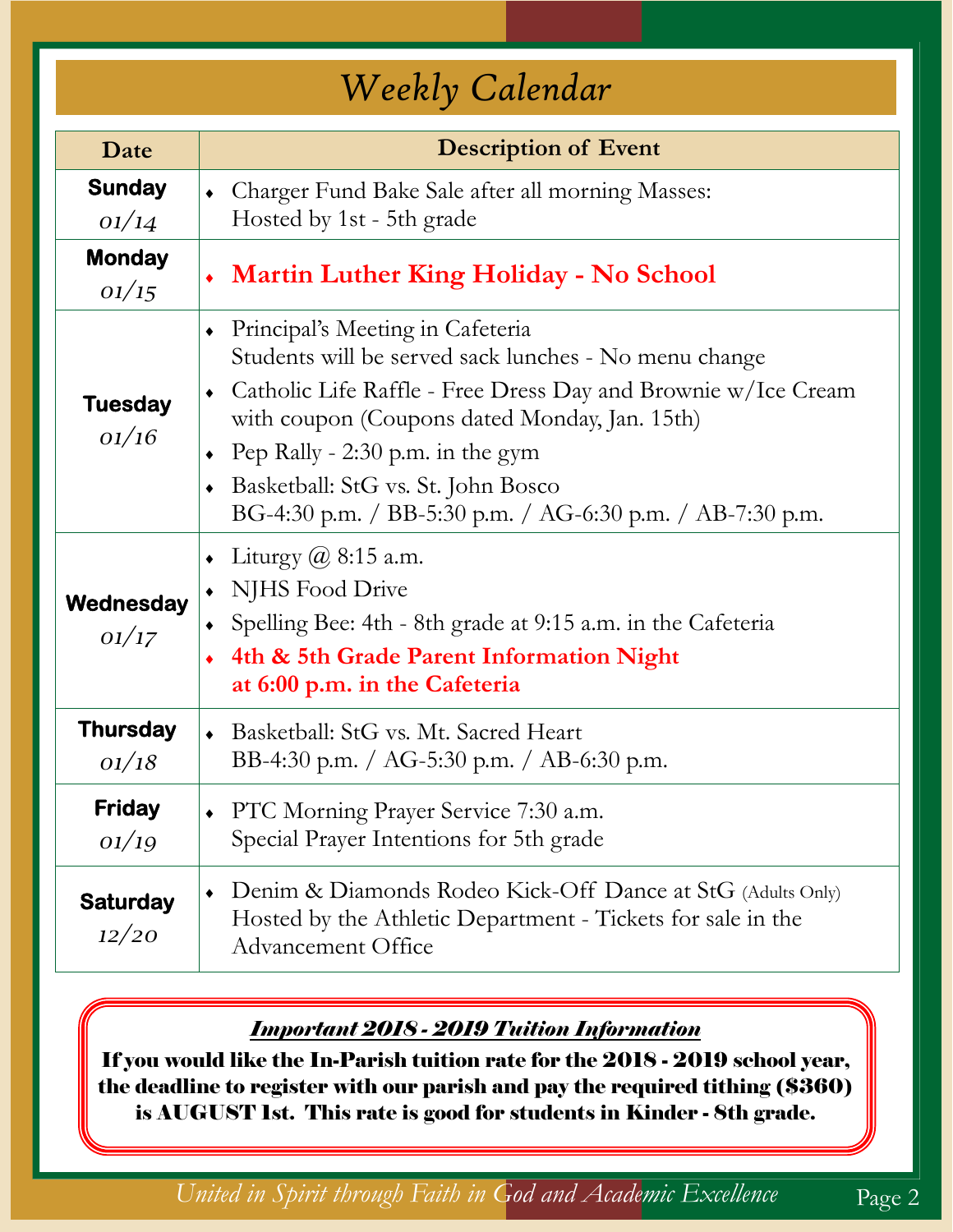|  |           |                        |                                                                                                          | Cafeteria Menu                                                                                      |                                                                                       |                                                                                             |
|--|-----------|------------------------|----------------------------------------------------------------------------------------------------------|-----------------------------------------------------------------------------------------------------|---------------------------------------------------------------------------------------|---------------------------------------------------------------------------------------------|
|  |           | <b>Monday</b><br>01/15 | Tuesday<br>01/16                                                                                         | Wednesday<br>01/17                                                                                  | <b>Thursday</b><br>01/18                                                              | Friday<br>01/19                                                                             |
|  | Breakfast | No School              | Waffles<br>or Cold Cereal,<br>Orange or Apple Juice,<br>Milk                                             | Peanut Butter & Jelly<br>Sandwich<br>or Cold Cereal,<br>Orange or Apple Juice,<br>Milk              | Bean & Cheese Taco<br>or Cold Cereal,<br>Orange or Apple Juice,<br>Milk               | Plain or Chocolate Chip<br>Pancakes<br>or Cold Cereal,<br>Orange or Apple Juice,<br>Milk    |
|  | Lunch     | No School              | Plain or Cheese<br>Hamburger,<br>Lettuce/Tomato,<br>French Fries,<br>Apple<br>Chocolate or White<br>Milk | Spaghetti w/<br>Meat Sauce<br>Seasoned Corn<br>Bread Sticks,<br>Fruit<br>Chocolate or White<br>Milk | Cheese Enchiladas<br>Rice,<br>Lettuce/Tomato,<br>Fruit,<br>Chocolate or White<br>Milk | $Hot$ $Dog$ w/<br>Chili Sauce,<br>Broccoli & Cheese<br>Fruit,<br>Chocolate or White<br>Milk |

*Student Lunch accounts can not exceed \$75 or more per month. Statements are sent via text every two weeks as a reminder. Student will receive a peanut butter & jelly sandwich, fruit and milk until payment has been received.* 



### **What is National Catholic Schools Week?**

Since 1974, National Catholic Schools Week is the annual celebration of Catholic education in the United States. It starts the last Sunday in January and runs all week, which in 2018 is **Jan. 28 – Feb. 2nd**. The theme for the National Catholic Schools Week 2018 is "Catholic Schools: Learn. Serve. Lead. Succeed." Catholic Schools The theme encompasses the core products and values that can be found in Catholic schools across the

Learn. Serve. Lead. Succeed. country. Not only are we teaching students to become future servant leaders, faith-filled disciples and

enriched citizens in our communities, we, as educators, are growing with them. In Catholic schools, we are all learners, servants and leaders. These shared qualities are what make Catholic schools work. They are what make Catholic schools succeed.

**Sunday, January 28, 2018** - Opening Mass at 10:00 a.m. followed by the 8th Grade BBQ in the Parish Hall **Students are asked to attend in their full dress uniform.** 

**Monday, January 29, 2018** - Prayer Service in the Church at 8:15 a.m.

Catholic Book Fair 1/29-2/2 (Pending)

**Theme: Musician Monday - Students may wear an outfit which reflects a musical theme OR the look of their favorite musician /singer/artist. All outfits must be Catholic school appropriate and fall within the guidelines of a free dress day per the handbook.** 

**Tuesday, January 30, 2018** - Faculty vs. Class of 2018 Volleyball game at 2:00 p.m. in the gym

**Theme: Together We Stand! - Students may come in any StG spirit wear/gear.** 

**Wednesday, January 31, 2018** - Liturgy at 8:15 a.m. led by Mrs. Martinez's 6th grade class

**Theme: Well-Dressed Wednesday - Students may come in their fanciest, most elegant/best dressed attire or full dress uniform.** 

**Thursday, February 1, 2018** - Campus Wide Family Picnic at 11:15 a.m. - Families may bring picnic blankets and/or lawn chairs along with a lunch to eat with their child/children. The cafeteria, the gym, the courtyard, or any general area around the campus may be used weather permitting. The picnic will be followed by a Family Prayer Service at 12:15 p.m. in the church.

**Theme: Throwback Thursday - Students may wear clothes that are from any past era (roaring 20's, hippie 60's, etc.) If a student attends school wearing regular clothes that are from the current fashion trends, they will not be in the appropriate spirit dress and therefore will be asked to change into their uniform.** 

**Friday, February 2, 2018** - 8:30 a.m. Talent Show / Noon dismissal – No After School Care

**Theme: Fun Friday! - Students may come in free dress attire.** 

*United in Spirit through Faith in God and Academic Excellence* Page 3